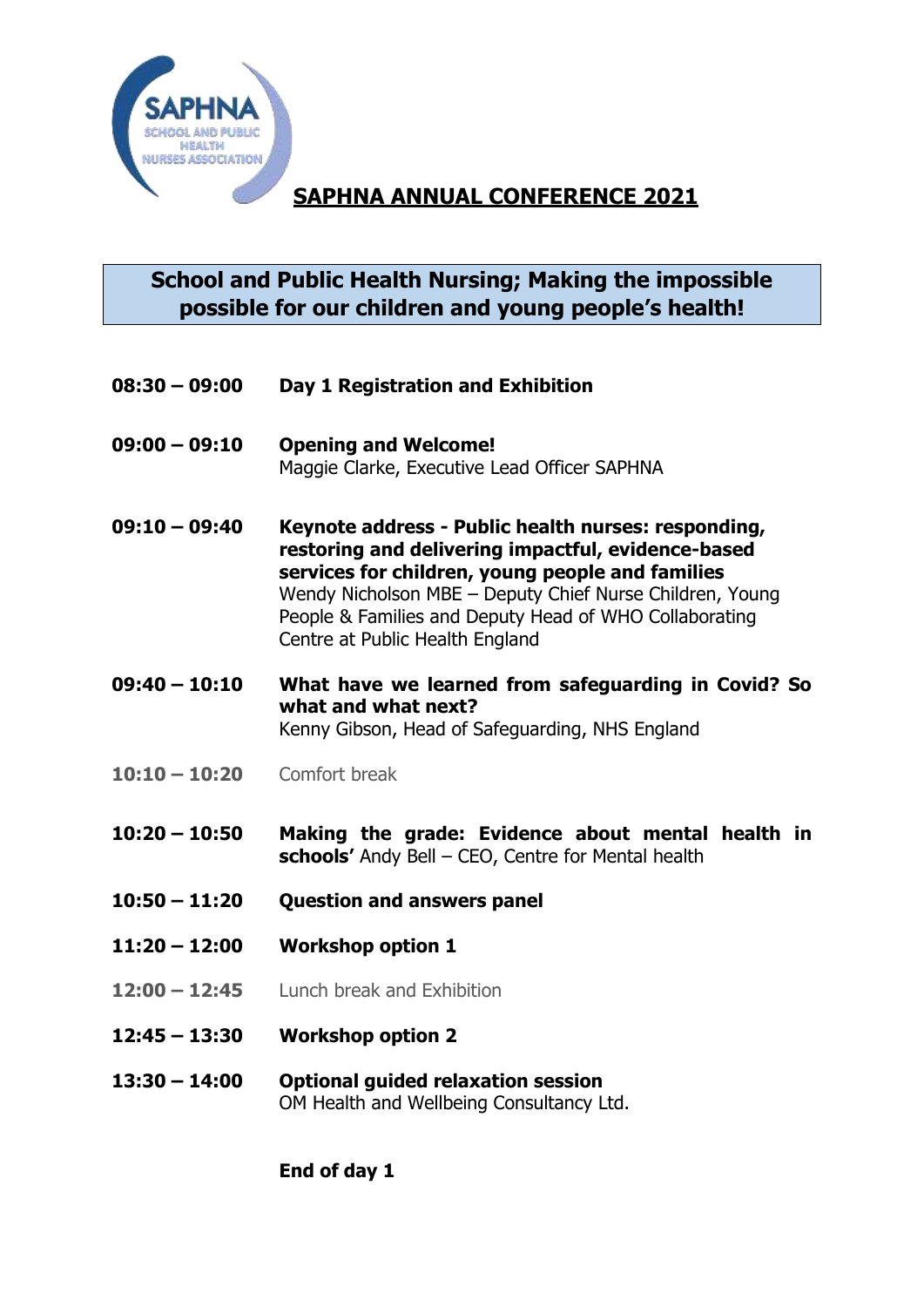

# **SAPHNA ANNUAL CONFERENCE 2021**

#### **School and Public Health Nursing; Making the impossible possible for our children and young people's health!**

- **08:30 – 09:00 Day 2 Registration and Exhibition**
- **09:00 – 09:10 Opening and Welcome** Maggie Clarke, Executive Lead Officer, SAPHNA
- **09:00 – 09:40 Launching the SAPHNA Vision for delivering excellence in School Nursing!** Association of Directors of Public Health, Jim McManus, Local Government Association and SAPHNA authors, Elaine Davies and SallyAnn Sutton
- **09:40 – 10:10 Immunisations for children and young people: changes, challenges, and opportunities to improve uptake** Public Health England – David Green, Nurse Consultant for **Immunisations**
- **10:10 – 10:30 Question and answer panel**
- **10:30 – 10:45** Comfort break
- **10:45 – 11:30 Workshop Option 3**
- **11:30 – 12:15** Lunch break and Exhibition
- **12:15 – 13:30 Workshop Option 4**
- **13:30 – 14:00 Workshop facilitators Q&A session**
- **14:00 – 14:15 Summation and Close** Sharon White OBE, CEO SAPHNA
- **14.15-14.30 Optional guided relaxation session** OM Health and Wellbeing Consultancy Ltd.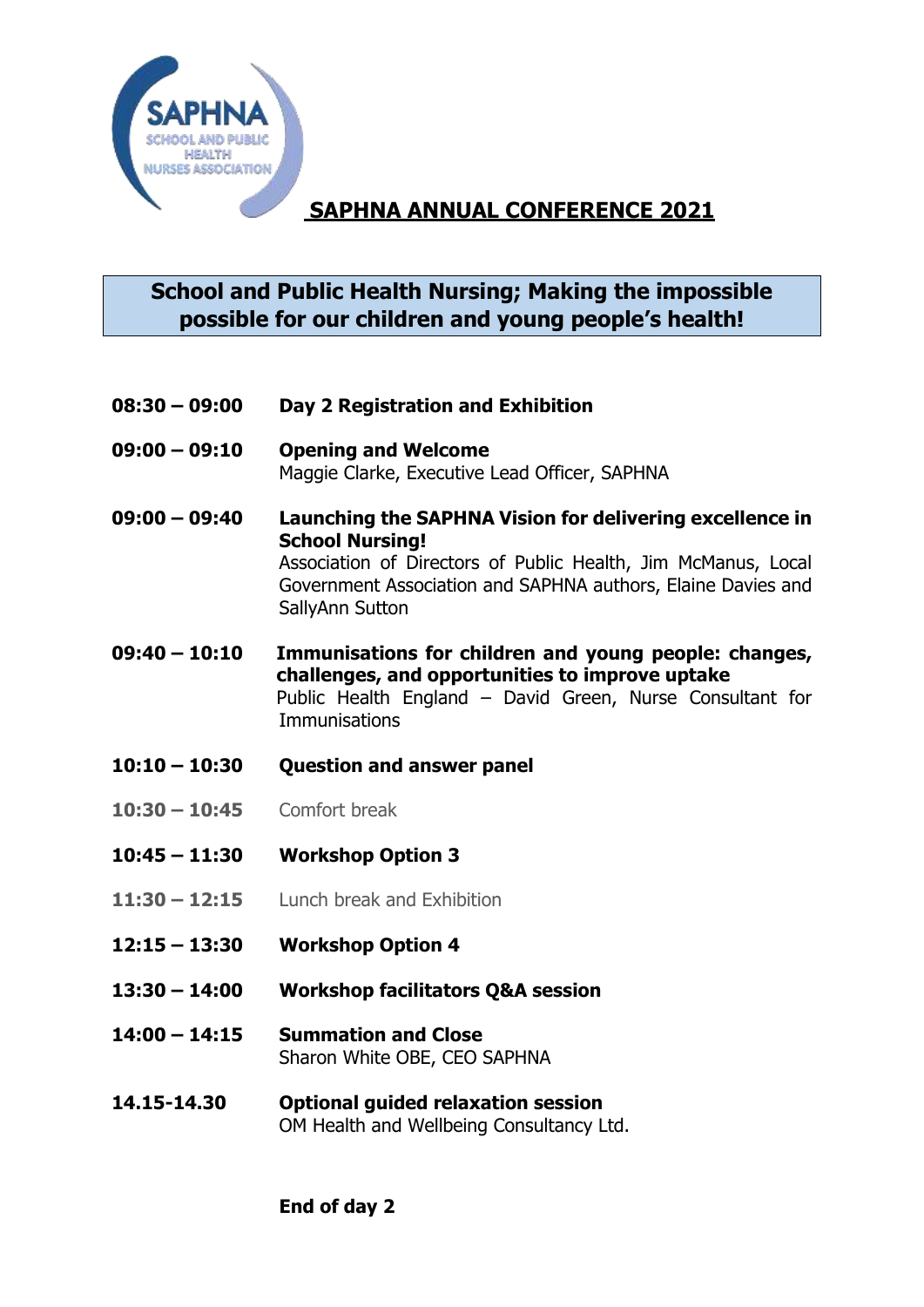

# **SAPHNA ANNUAL CONFERENCE 2021**

#### **WORKSHOPS**

Choose two workshops per day; all others will be available via a recording following the event.

- **1. Change Your Mind – Peer education mental health programme** Sophie McPhee and students Queen Mary's Grammar School, Walsall SallyAnn Sutton SAPHNA / Walsall 0-19 Service Leader.
- **2. School Screener Parent Communications: Improve Security, Safety and Speed with the New SchoolScreener Parent Portal'**. Presenter Marta Kalas, COO at Thomson Screening
- **3. ChatHealth - An integrated digital offer for Families, Children and Young People:** Supporting school nursing teams to implement an award-winning, innovative solution to offer digital access to healthcare advice and support
- **4. Using digital technology to optimise multi-agency safeguarding**. **The value of integrating resources into practice** Caroline Flynn. CEO MAAPP, frontline Social Worker, Team Manager, Child Protection Chair
- **5. The Lancaster Model** In partnership with Aire Logic Ltd, to deliver the earliest intervention through Innovative Tech, to significantly improve outcomes for children, young people, and their families
- **6. The key role of School nurses in supporting young people with eating disorders – sharing and learning from my shared lived experience** Hope Virgo**,** campaigner, author, ambassador Shaw Mind Foundation
- **7. The SAPHNA Vision for School Nursing; rhetoric into reality** SAPHNA Team
- **8. Showcase of exemplary COVID 19 School Nursing service redesign and offer a selection of x4 case studies** Presenters tbc